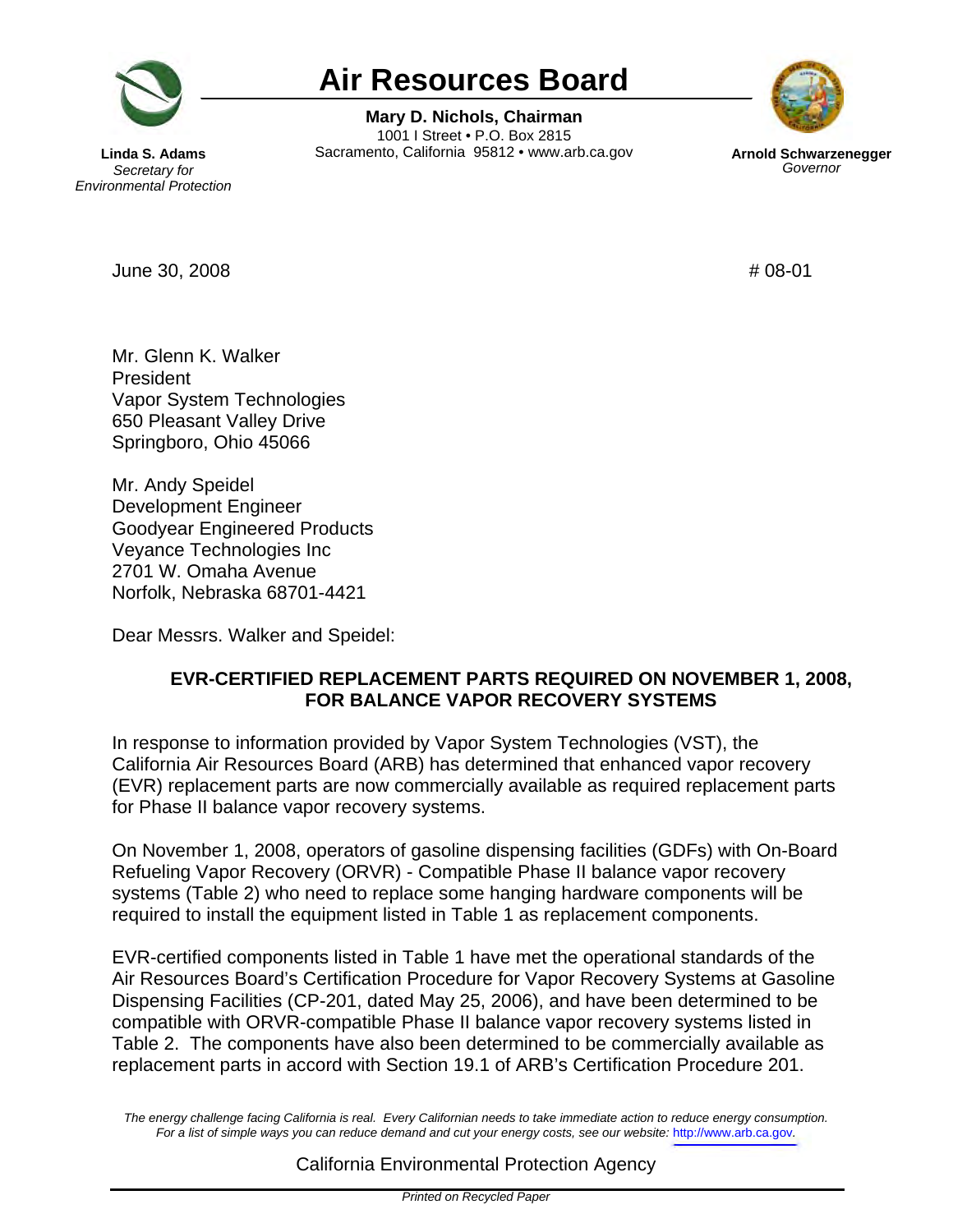Mr. Glenn Walker Mr. Andy Speidel June 30, 2008 Page 2

| <b>Component</b>                   | <b>Replacement required</b><br>for the following exhibits<br>of EO G-70-52-AM | <b>Manufacturer</b>                | <b>EVR-Certified</b><br><b>Component</b><br><b>Model Number</b>                              |
|------------------------------------|-------------------------------------------------------------------------------|------------------------------------|----------------------------------------------------------------------------------------------|
| <b>Nozzle</b>                      | All coaxial exhibits                                                          | VST, Inc.                          | VST-EVR-NB                                                                                   |
| <b>Breakaway</b><br>Coupling       | All coaxial exhibits                                                          | VST, Inc.                          | <b>VSTA-EVR-SBK</b>                                                                          |
| Coaxial Curb/Whip<br>Hose Assembly | Only liquid removal hoses,<br>Exhibits 8c, 9c, 10, 11                         | VST, Inc.                          | <b>VDV-EVR /VSTA-</b><br>EVR (curb<br>hose/whip hose)                                        |
|                                    |                                                                               | Goodyear<br>Engineered<br>Products | <b>Maxxim Premier</b><br>Plus <sup>1</sup> /Premier <sup>1</sup><br>(curb hose/whip<br>hose) |

## **Table 1: Required Replacement Parts for Phase II ORVR-Compatible Balance Systems<sup>1</sup>**

| <u>RANG 2. UN VINTOURING I HASE II DAIAHUG VAPUL NGCOVGI V OYSIGINS</u> |                                                                                                                             |  |  |
|-------------------------------------------------------------------------|-----------------------------------------------------------------------------------------------------------------------------|--|--|
| <b>Executive</b><br>Order<br><b>Number</b>                              | <b>Description</b>                                                                                                          |  |  |
| G-70-17-AD                                                              | Modification of Certification of the Emco Wheaton Balance Phase II Vapor<br><b>Recovery System</b>                          |  |  |
| G-70-23-AC                                                              | Recertification of the Exxon Balance Phase II Vapor Recovery System                                                         |  |  |
| G-70-25-AA                                                              | Recertification of the Atlantic Richfield Balance Phase II Vapor Recovery<br><b>System</b>                                  |  |  |
| G-70-36-AD                                                              | Modification of Certification of the OPW Balance Phase II Vapor Recovery<br><b>System</b>                                   |  |  |
| G-70-38-AB                                                              | Recertification of the Texaco Balance Phase II Vapor Recovery System                                                        |  |  |
| G-70-48-AA                                                              | Recertification of the Mobil Oil Balance Phase II Vapor Recovery System                                                     |  |  |
| G-70-49-AA                                                              | Recertification of the Union Balance Phase II Vapor Recovery System                                                         |  |  |
| G-70-52-AM                                                              | Certification of Components for Red Jacket, Hirt, and Balance Phase II Vapor<br><b>Recovery System</b>                      |  |  |
| G-70-53-AA                                                              | Recertification of the Chevron Balance Phase II Vapor Recovery System                                                       |  |  |
| G-70-125-AA                                                             | Modification of the Certification of the Husky Model V Phase II Balance Vapor<br><b>Recovery Nozzle</b>                     |  |  |
| G-70-134                                                                | Certification of the EZ Flo Rebuilt A-4000 Series and 11V-Series Vapor<br><b>Recovery Nozzle</b>                            |  |  |
| G-70-170                                                                | Certification of the EZ-Flo Rebuilt 5005 and 5015 Nozzles for use with the<br><b>Balance Phase II Vapor Recovery System</b> |  |  |

## **Table 2: ORVR-Compatible Phase II Balance Vapor Recovery Systems**

Note that the Goodyear hose assembly has not been certified as part of an EVR system, and as such, may not be installed as a new or replacement part in an EVR Phase II balance system. 1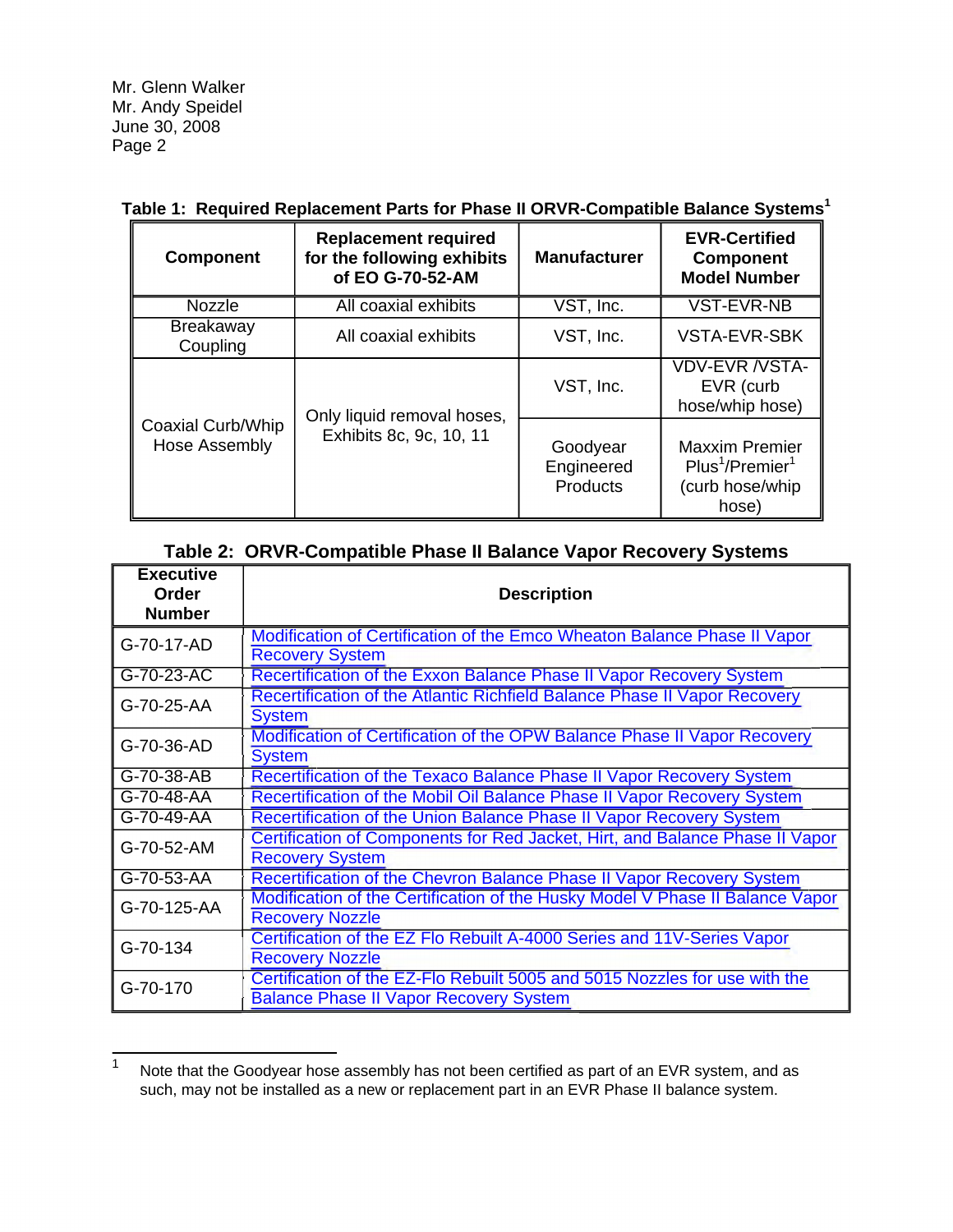Mr. Glenn Walker Mr. Andy Speidel June 30, 2008 Page 3

Until April 1, 2009, the Table 1 components are the approved replacement components for the equivalent components for ORVR-Compatible balance vapor recovery systems listed in Table 2. By April 1, 2009, however, GDFs with underground storage tanks subject to Phase II vapor recovery requirements must upgrade to EVR certified Phase II systems. The components listed in Table 1 shall be installed and maintained in accordance with the manufacturer's installation and maintenance instructions. Please note that important instructions for the installation and testing of approved EVR replacement components are contained in ARB Approval letters 07-03 for Goodyear components and 07-09 for VST components. All EVR hanging hardware components installed on a GDF permitted under Executive Order G-70-52-AM shall be subject to all the same testing requirements applicable to the components listed in Exhibit 2 of G-70- 52-AM and those sections of the Vapor Recovery Equipment Defects (VRED) list applicable to Executive Order G-70-52-AM.

Lastly, until April 1, 2009,<sup>2</sup> unless the components listed in Table 1 need to be replaced, GDFs with the components listed under the Executive Orders in Table 2 and in all the approval letters pertaining to the Executive Orders may continue their use, either for the remainder of their useful life or the allowable in-use period, as provided in Section 19.1 of CP-201.

If you have questions or need further information regarding this letter, please contact Frances Cameron at (916) 445-9314 or via email at [fcameron@arb.ca.gov](mailto:fcameron@arb.ca.gov), or Pat Bennett at (916) 322-8959 or via email at [pbennett@arb.ca.gov](mailto:pbennett@arb.ca.gov).

Sincerely,

Manjit Angyer for WVL

William V. Loscutoff, Chief Monitoring and Laboratory Division

cc: See next page

<sup>&</sup>lt;sup>2</sup> As specified in CP-201, in ozone attainment districts, GDFs with installed ORVR-Compatible Phase II vapor recovery systems may continue to operate those systems using the approved replacement components until GDFs undergo major modifications as defined in D-200.